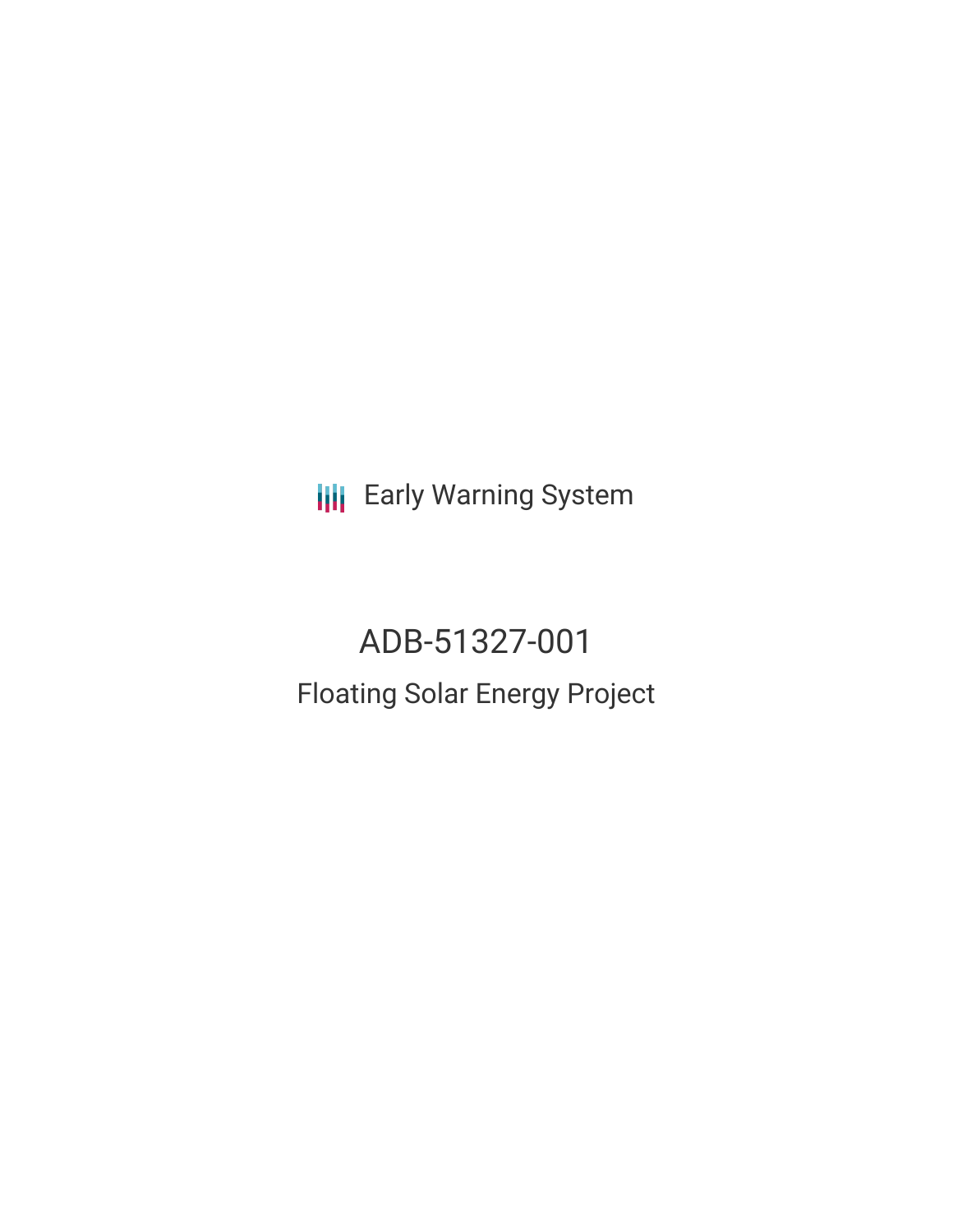# **Quick Facts**

| <b>Countries</b>               | Vietnam                                                     |
|--------------------------------|-------------------------------------------------------------|
| <b>Specific Location</b>       | Ham Thuan Bac District, Binh Thuan Province                 |
| <b>Financial Institutions</b>  | Asian Development Bank (ADB)                                |
| <b>Status</b>                  | Proposed                                                    |
| <b>Bank Risk Rating</b>        | B                                                           |
| <b>Voting Date</b>             | 2018-10-04                                                  |
| <b>Borrower</b>                | Da Nhim - Ham Thuan - Da Mi Hydro Power Joint Stock Company |
| <b>Sectors</b>                 | Energy                                                      |
| Investment Type(s)             | Loan                                                        |
| <b>Investment Amount (USD)</b> | $$20.00$ million                                            |
| <b>Loan Amount (USD)</b>       | $$20.00$ million                                            |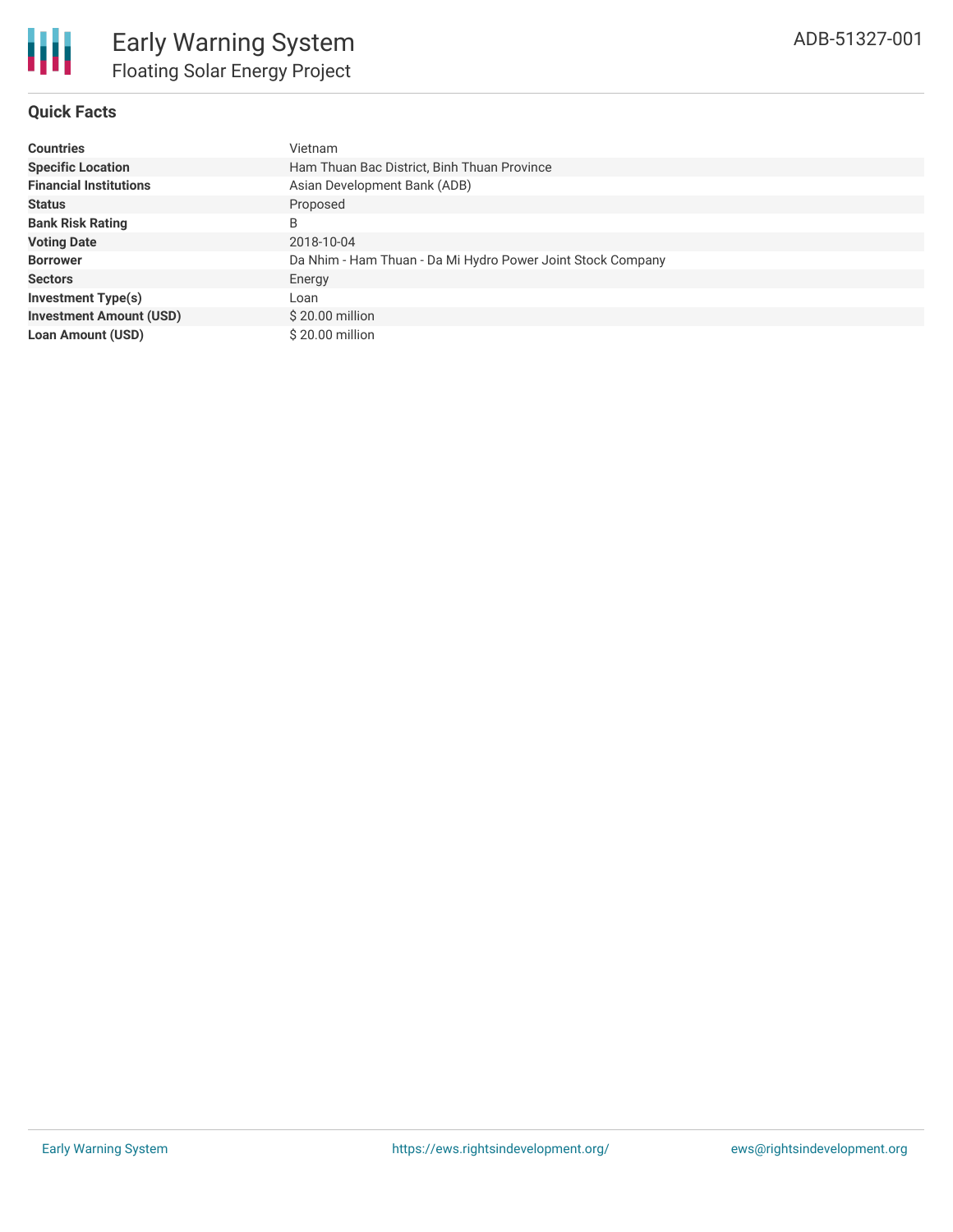

## **Project Description**

According to ADB website, the project intends to install 47.5 megawatt peak (MWp) of floating solar photovoltaic (PV) power generation panels, on the man-made reservoir of its existing 175 megawatt (MW) Da Mi hydro power plant.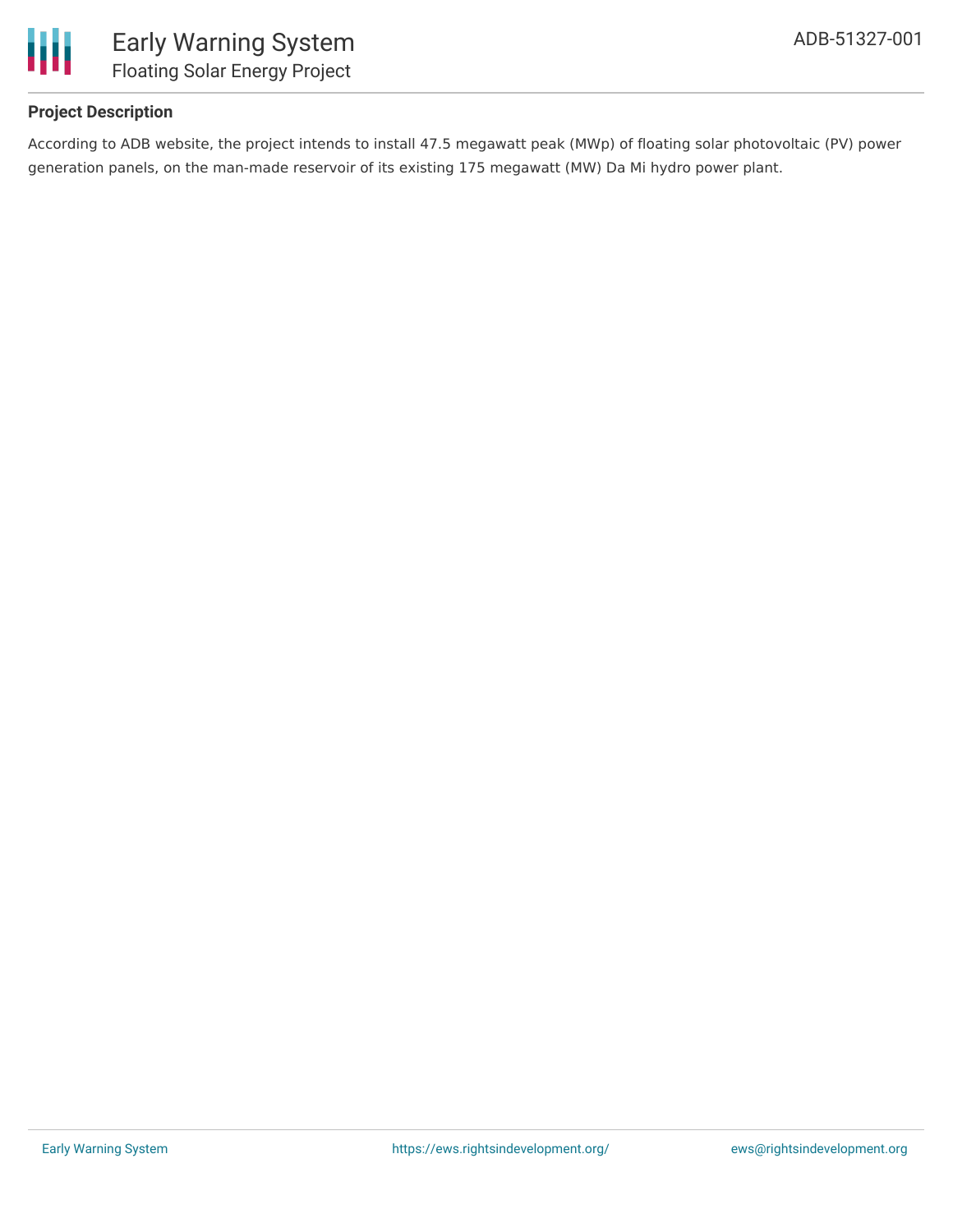### **Investment Description**

Asian Development Bank (ADB)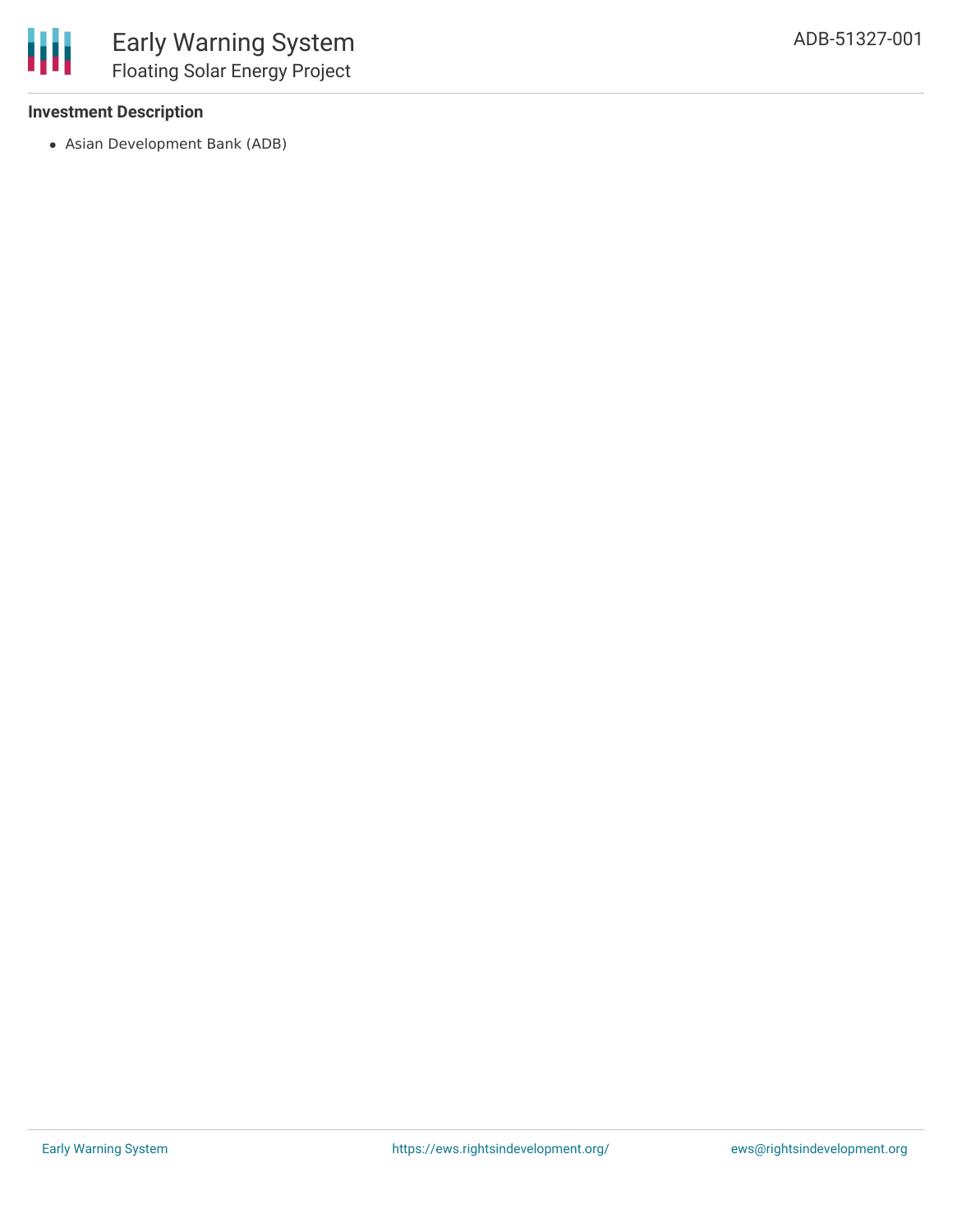### **Contact Information**

**Responsible ADB Department:** Private Sector Operations Department

**Responsible ADB Division:** Infrastructure Finance Division 2

**Responsible ADB Officer:** Gabisch, Michael

**Project Sponsor(s):** Da Nhim - Ham Thuan - Da Mi Hydro Power Joint Stock Company

\*No contact information provided at the time of disclosure\*

#### **ACCOUNTABILITY MECHANISM OF ADB**

The Accountability Mechanism is an independent complaint mechanism and fact-finding body for people who believe they are likely to be, or have been, adversely affected by an Asian Development Bank-financed project. If you submit a complaint to the Accountability Mechanism, they may investigate to assess whether the Asian Development Bank is following its own policies and procedures for preventing harm to people or the environment. You can learn more about the Accountability Mechanism and how to file a complaint at: http://www.adb.org/site/accountability-mechanism/main